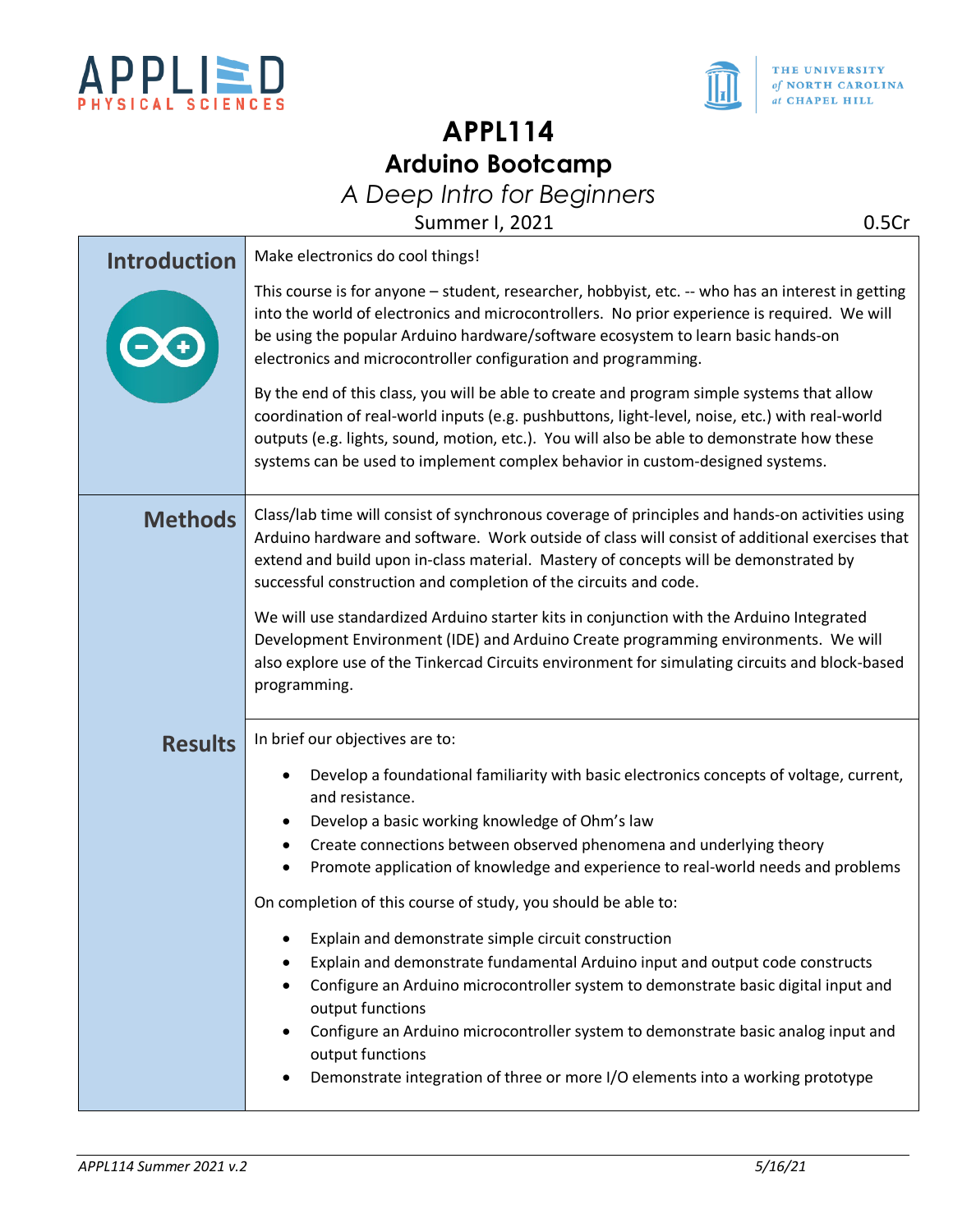### Course Content

### **COURSE TOPICS**

- Basic principles Voltage, current, resistance and Ohm's Law
- Characteristics and identification of electronic components including resistors, potentiometers, LED
- Principles and design of very basic circuits (battery, switch, resistor, LED)
- The Arduino Integrated Development Environment (IDE) and Arduino Connect programming environment
- Fundamentals of microcontrollers and a tour of the Arduino platform
- Power management
- Digital outputs Blink
- Digital inputs pushbutton
- Programming: I/O constructs
- Analog inputs analog to digital conversion and bitwidth potentiometer
- PWM outputs LED
- Programming: Analog I/O constructs
- Programming: Logic flow Tinkercad Circuits block programming
- Working with sensors
- $\bullet$  Basics of serial interfacing and the I<sup>2</sup>C bus

#### **COURSE SCHEDULE**

The current course calendar is available in Sakai under Resources

## Class Essentials

| $\triangleright$ CONTACT INFORMATION       |                                                     |  |  |  |
|--------------------------------------------|-----------------------------------------------------|--|--|--|
| <b>Lead Instructor</b>                     |                                                     |  |  |  |
| <b>Dr. Glenn Walters</b>                   |                                                     |  |  |  |
| <b>H</b> Office Location: 158 Caudill      | 雦<br><b>Lab Hours</b>                               |  |  |  |
| Email: walters@unc.edu                     | Daily $1:30 - 3:30$                                 |  |  |  |
| Cell: (919) 451-1750                       | BeAM@Murray Hall                                    |  |  |  |
| <b>iii</b> Office Hours: TTH $3:30 - 5:00$ |                                                     |  |  |  |
|                                            |                                                     |  |  |  |
| $\triangleright$ Logistics                 |                                                     |  |  |  |
| $\heartsuit$ Class meeting times           | <b>Required Materials</b><br>四                      |  |  |  |
| <b>Daily</b>                               | Arduino Starter Kit                                 |  |  |  |
| Wed. 5/19/21 through Mon. 5/24/21          | Laptop Computer running Windows, OSX, or Linux      |  |  |  |
| $10:00 - no$                               | <b>Software</b><br>□                                |  |  |  |
|                                            | <b>Arduino Integrated Development Environment</b>   |  |  |  |
| <b>Class meeting location</b>              | Arduino Create web-based development environment    |  |  |  |
| Venable G307 – Ground floor near the Kenan | Tinkercad Circuits web-based design and development |  |  |  |
| <b>Science Library</b>                     | environment                                         |  |  |  |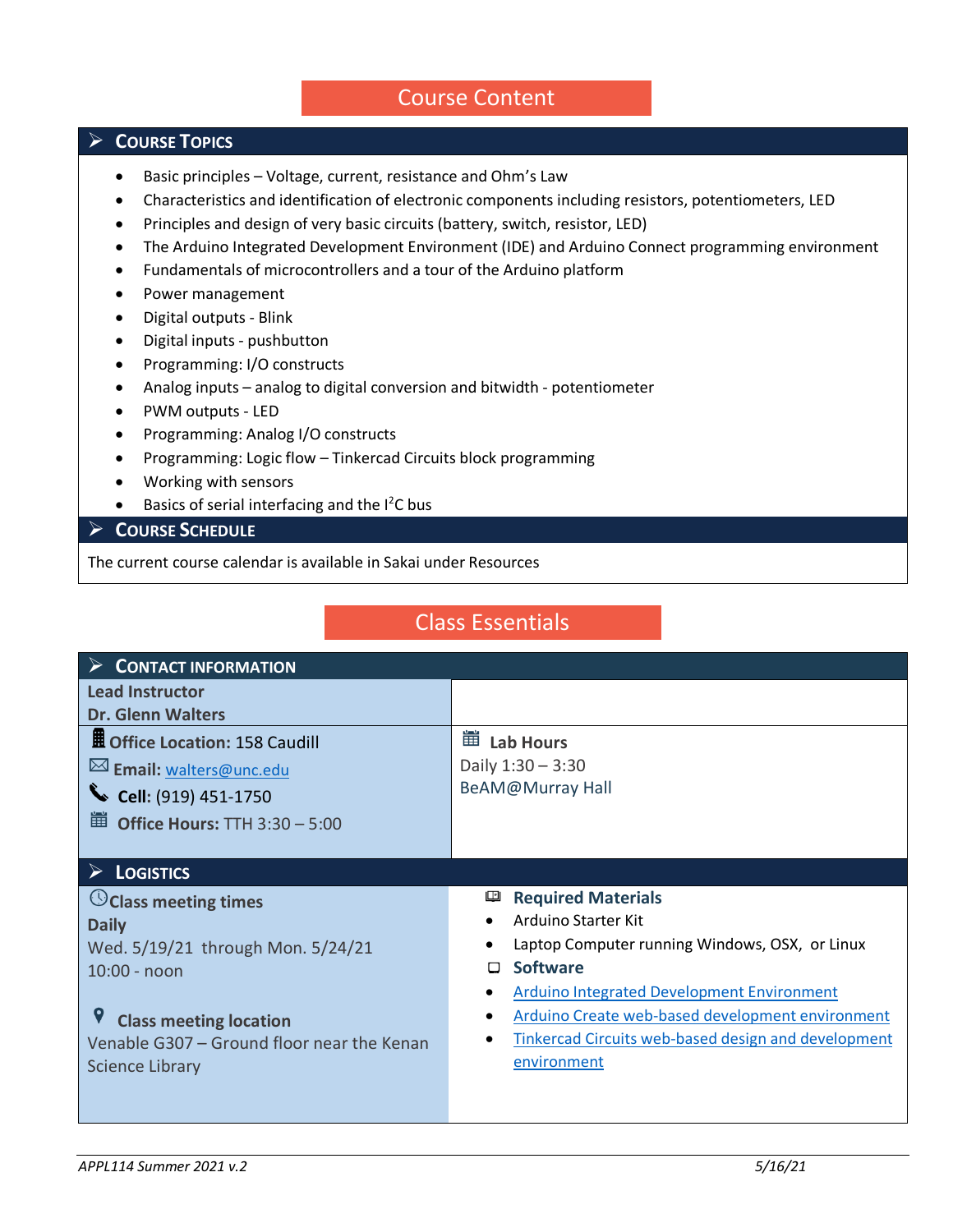# Assignments & Evaluation

| <b>► YOUR COURSE GRADE</b>                                                                                                                                                                                                                                                                                                                                                                                                                        |  |                                                                                                                                                                                                                                                                                                                                                                                                                 |  |  |
|---------------------------------------------------------------------------------------------------------------------------------------------------------------------------------------------------------------------------------------------------------------------------------------------------------------------------------------------------------------------------------------------------------------------------------------------------|--|-----------------------------------------------------------------------------------------------------------------------------------------------------------------------------------------------------------------------------------------------------------------------------------------------------------------------------------------------------------------------------------------------------------------|--|--|
| <b>50% Attendance</b>                                                                                                                                                                                                                                                                                                                                                                                                                             |  | This course is fully participatory and attendance is required at all sessions                                                                                                                                                                                                                                                                                                                                   |  |  |
| <b>20% Classroom Exercises</b>                                                                                                                                                                                                                                                                                                                                                                                                                    |  | Circuit assembly and programming during instruction                                                                                                                                                                                                                                                                                                                                                             |  |  |
| <b>30% Individual Projects</b>                                                                                                                                                                                                                                                                                                                                                                                                                    |  | Individual exercises completed outside of class                                                                                                                                                                                                                                                                                                                                                                 |  |  |
|                                                                                                                                                                                                                                                                                                                                                                                                                                                   |  |                                                                                                                                                                                                                                                                                                                                                                                                                 |  |  |
|                                                                                                                                                                                                                                                                                                                                                                                                                                                   |  |                                                                                                                                                                                                                                                                                                                                                                                                                 |  |  |
| $\triangleright$ GRADE INTERPRETATION & HONOR CODE                                                                                                                                                                                                                                                                                                                                                                                                |  |                                                                                                                                                                                                                                                                                                                                                                                                                 |  |  |
| Your final course grade will be<br>determined as follows:<br>$\geq 60\%$<br><b>Pass</b><br>$<60\%$<br>Fail                                                                                                                                                                                                                                                                                                                                        |  | <b>ACADEMIC HONESTY</b><br>There will be clear communication if assignments are individual or group.<br>For individual assignments, while I encourage collaboration, it is a violation<br>of the honor code if a student duplicates work or obtains solutions from<br>another student and submits it as their own. Please reference the honor<br>code: http://honor.unc.edu.                                    |  |  |
| <b>STUDENT RESOURCES</b>                                                                                                                                                                                                                                                                                                                                                                                                                          |  |                                                                                                                                                                                                                                                                                                                                                                                                                 |  |  |
| SEE, SAY, DO SOMETHING<br>We're happy you are here and eager to learn. Despite<br>our best intentions to follow a plan, life may throw us a<br>curve ball. If you or someone you know is experiencing<br>some distress or you are concerned about the well-being<br>of a student, please report it here:<br>https://deanofstudents.unc.edu/carereport. It is<br>important to support one another. If you see something,<br>say, and do something. |  | <b>ACCESSIBILITY RESOURCES</b><br>UNC-CH provides accommodations for any students<br>with documented disabilities. If you have a disability<br>and believe you require accommodations, please<br>contact the Department of Accessibility Resources at<br>http://accessibility.unc.edu. Please contact me early in<br>the semester so we can make any necessary<br>arrangements and discuss the learning checks. |  |  |

#### **TITLE IX Resources**

*Any student who is impacted by discrimination, harassment, interpersonal (relationship) violence, sexual violence, sexual exploitation, or stalking is encouraged to seek resources on campus or in the community. Please contact the Director of Title IX Compliance (Adrienne Allison [–Adrienne.allison@unc.edu\)](mailto:Adrienne.allison@unc.edu), Report and Response Coordinators in the Equal Opportunity and Compliance Office [\(reportandresponse@unc.edu\)](mailto:reportandresponse@unc.edu), Counseling and Psychological Services (confidential), or the Gender Violence Services Coordinators [\(gvsc@unc.edu;](mailto:gvsc@unc.edu) confidential) to discuss your specific needs. Additional resources are available at [safe.unc.edu.](http://safe.unc.edu/)*

### **COURSE EXPECTATIONS AND POLICIES**

• Community Standards in Our Course and Mask Use. This fall semester, while we are in the midst of a global pandemic, all enrolled students are required to wear a mask covering your mouth and nose at all times in our classroom. This requirement is to protect our educational community — your classmates and me — as we learn together. If you choose not to wear a mask, or wear it improperly, I will ask you to leave immediately, and I will submit a report to the Office of [Student Conduct.](https://cm.maxient.com/reportingform.php?UNCChapelHill&layout_id=23) At that point you will be disenrolled from this course for the protection of our educational community. An exemption to the mask wearing community standard will not typically be considered to be a